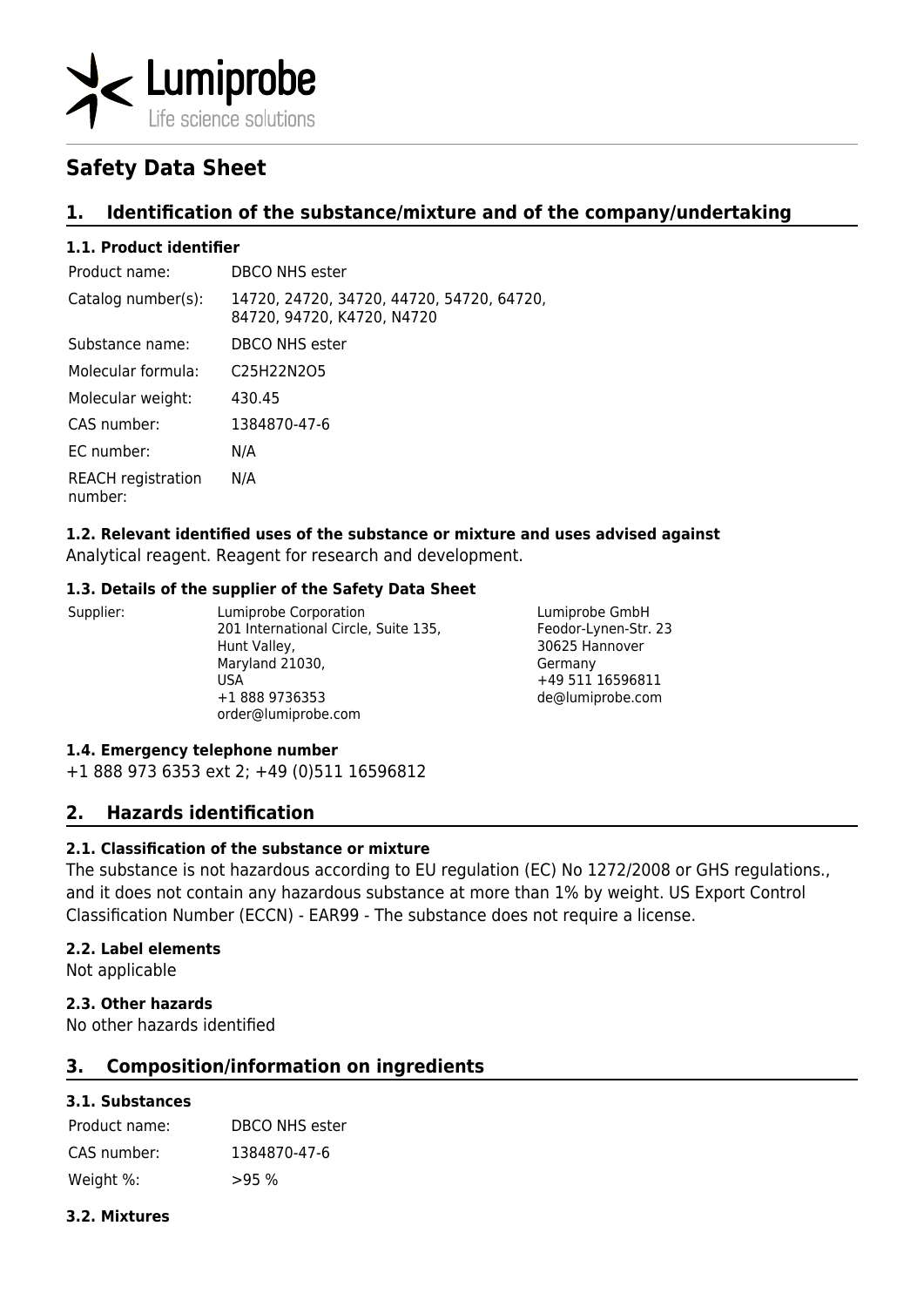

Not applicable.

# **4. First aid measures**

# **4.1. Description of first aid measures**

| General notes | Wash thoroughly after use.                                                                    |
|---------------|-----------------------------------------------------------------------------------------------|
| Inhalation    | Move individual to fresh air and seek medical<br>advice.                                      |
| Skin contact  | Wash affected area with water for 15 minutes<br>and seek medical advice if irritation occurs. |
| Eye contact   | Flush eye with water for 15 minutes and seek<br>medical advice if irritation occurs.          |
| Ingestion     | Seek medical advice.                                                                          |

Self-protection of first Wear protective gloves. aider

# **4.2. Most important symptoms and effects, both acute and delayed**

We are not aware of any reported health hazards for this product.

# **4.3. Indication of any immediate medical attention and special treatment needed**

No immediate medical attention or special treatment indicated.

# **5. Firefighting measure**

# **5.1. Extinguishing media**

Suitable extinguishing media Depending on the surrounding fire. The substance is not flammable. Unsuitable extinguishing media Not known.

# **5.2. Special hazards arising from the substance or mixture**

No special fire hazards.

# **5.3. Advice for firefighters**

No specific precautions arising from the substance.

# **6. Accidental release measures**

# **6.1. Personal precautions, protective equipment and emergency procedures**

For non-emergency personnel avoid breathing in dust. Wear gloves and safety glasses. For emergency responders avoid breathing in dust. Wear gloves and safety glasses.

# **6.2. Environmental precautions**

Avoid release into environment and sewage water system.

# **6.3. Methods and material for containment and cleaning up**

| Small spill | Sweep up spilled substance promptly and<br>dispose according to local regulations.                     |
|-------------|--------------------------------------------------------------------------------------------------------|
| Large spill | Avoid dispersal. Sweep up spilled substance<br>promptly and dispose according to local<br>regulations. |

# **6.4. Reference to other sections**

See Section 8 for information on appropriate personal protective equipment. See Section 13 for additional waste treatment information.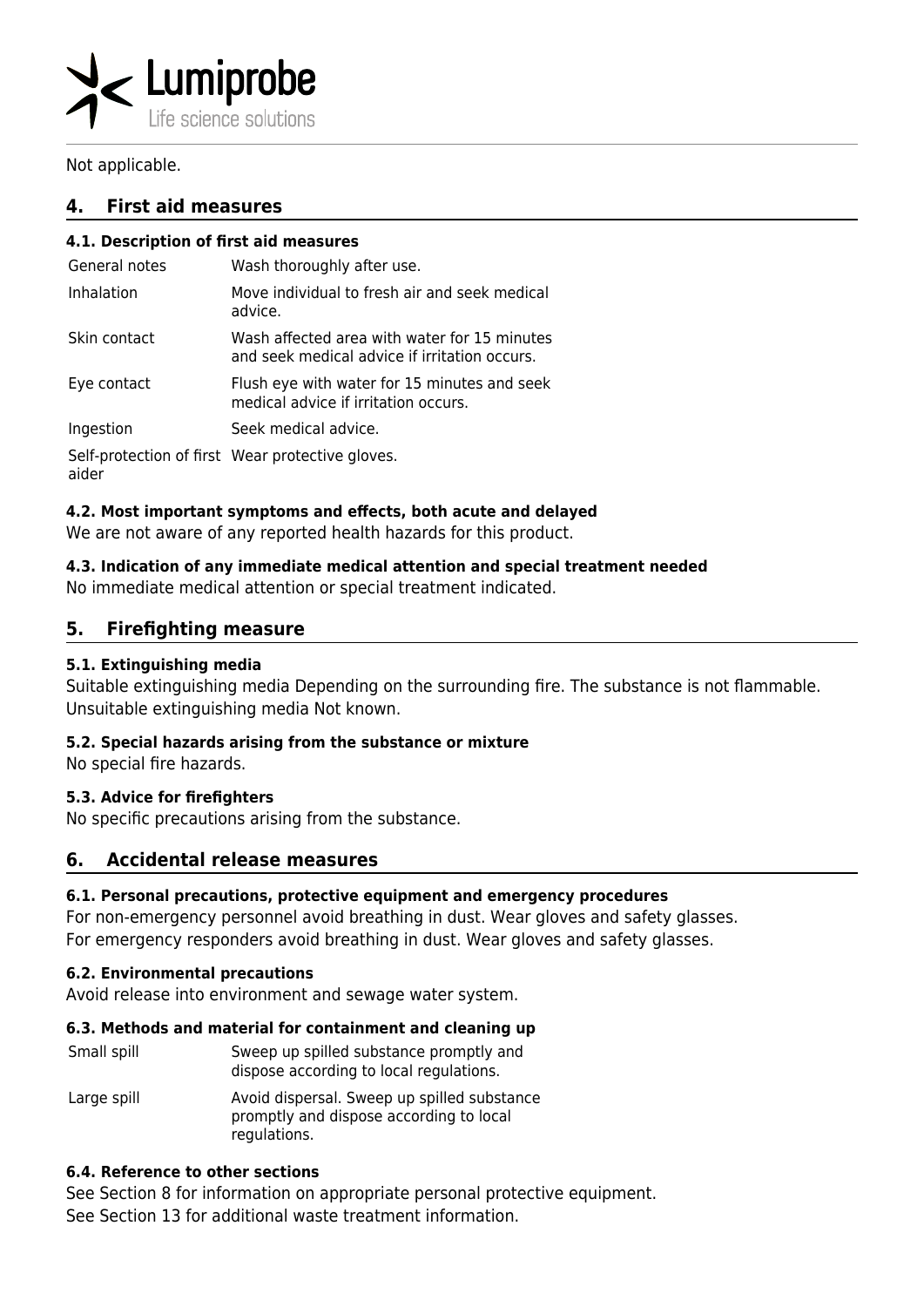

# **7. Handling and storage**

# **7.1. Precautions for safe handling**

Wear protective equipment as specified in section 8.

Do not eat, drink and smoke in work areas. Thoroughly wash hands after use. Remove contaminated clothing and protective equipment before entering eating areas.

# **7.2. Conditions for safe storage, including any incompatibilities**

Storage: 12 months after receival at -20°C in the dark. Transportation: at room temperature for up to 3 weeks. Avoid prolonged exposure to light. Desiccate.

# **7.3. Specific end use(s)**

Analytical reagent. Reagent for research and development.

# **8. Exposure controls/personal protection**

#### **8.1. Control parameters**

No occupational exposure limits known.

#### **8.2. Exposure controls**

| Appropriate<br>engineering controls: | Work in a fume hood.                                                      |
|--------------------------------------|---------------------------------------------------------------------------|
| Personal protection:                 | Work in a fume hood with usual precautions.                               |
| Eye/face protection:                 | Wear safety glasses.                                                      |
| Skin protection:                     | Wear chemical-resistant gloves. Wear a lab coat<br>and appropriate shoes. |
| Respiratory<br>protection:           | Work in a fume hood                                                       |
| Environmental<br>exposure controls:  | Do not drain into sewage system                                           |

# **9. Physical and chemical properties**

# **9.1. Information on basic physical and chemical properties**

| Appearance                                               | off white solid                        |  |
|----------------------------------------------------------|----------------------------------------|--|
| Odour                                                    | Odourless                              |  |
| Odour threshold                                          | Not available                          |  |
| рH                                                       | Not available                          |  |
| Melting point /<br>freezing point                        | Not available                          |  |
| Initial boiling point and Not available<br>boiling range |                                        |  |
| Flash point                                              | Substance does not sustain combustion. |  |
| Evaporation rate                                         | Not available                          |  |
| Flammability (solid,<br>gas)                             | Non-flammable                          |  |
| Upper/lower<br>flammability or<br>explosive limits       | Not available                          |  |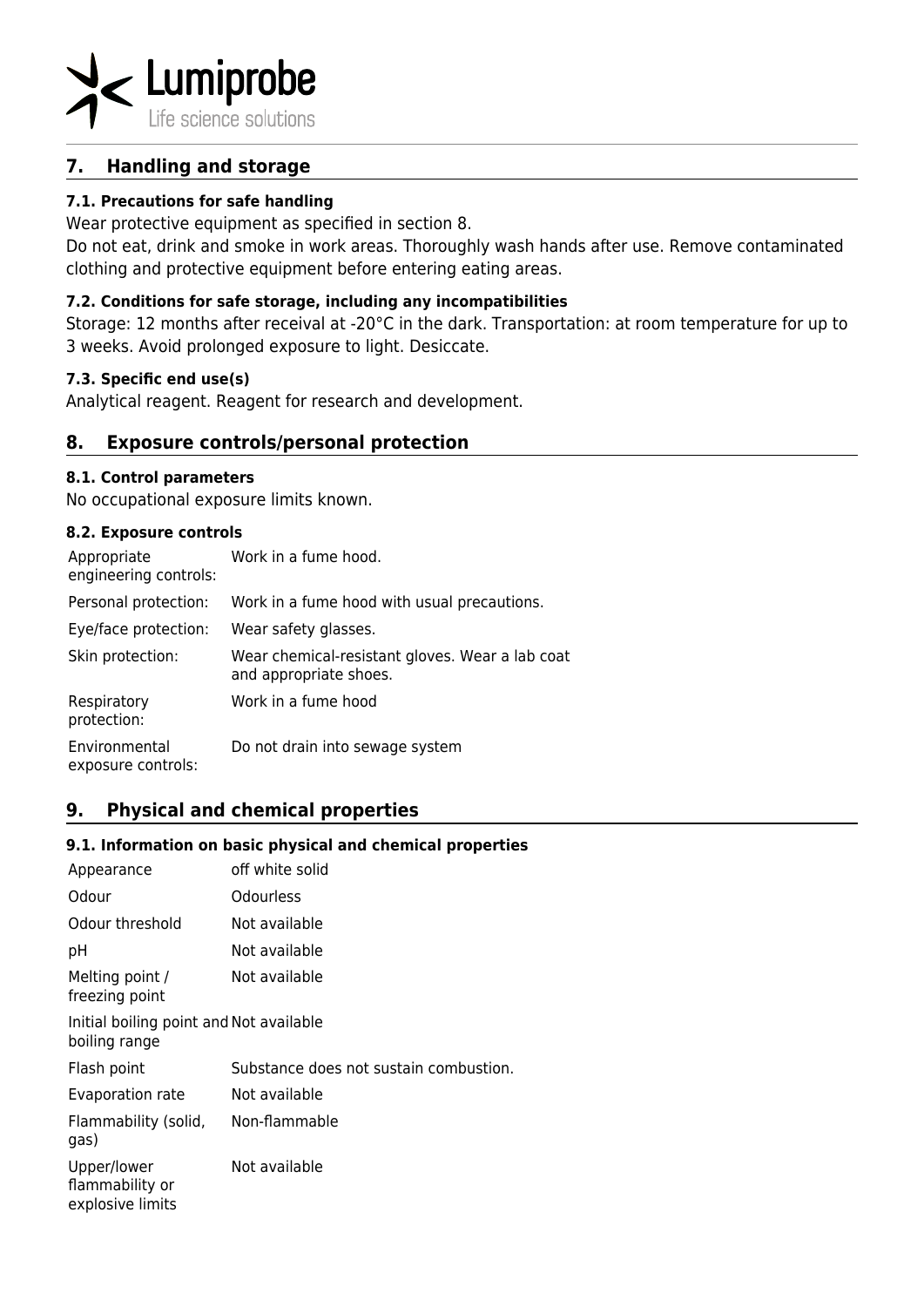

| Vapour pressure                            | Not available          |
|--------------------------------------------|------------------------|
| Vapour density                             | Not available          |
| Relative density                           | Not available          |
| Solubility(ies)                            | good in DCM, DMF, DMSO |
| yPartition coefficient:<br>n-octanol/water | Not available          |
| Auto-ignition<br>temperature               | Not available          |
| Decomposition<br>temperature               | Not available          |
| Viscosity                                  | Not available          |
| <b>Explosive properties</b>                | Non-explosive          |
| Oxidising properties                       | Not available          |

# **9.2. Other information**

Not applicable

# **10. Stability and Reactivity**

#### **10.1. Reactivity**

No specific test data available for this substance.

#### **10.2. Chemical stability**

The product is stable under normal conditions of storage and use.

#### **10.3. Possibility of hazardous reactions**

No hazardous reactions will occur under normal conditions of storage and use.

# **10.4. Conditions to avoid**

No specific data.

# **10.5. Incompatible materials**

No specific data.

# **10.6. Hazardous decomposition products**

No dangerous decomposition products should be produced under normal conditions of storage and use.

# **11. Toxicological information**

The toxicological properties of this substance have not been thoroughly investigated.

# **12. Ecological information**

#### **12.1. Toxicity**

No test data available.

# **12.2. Persistence and degradability**

No test data available.

#### **12.3. Bioaccumulative potential**

No test data available.

**12.4. Mobility in soil**